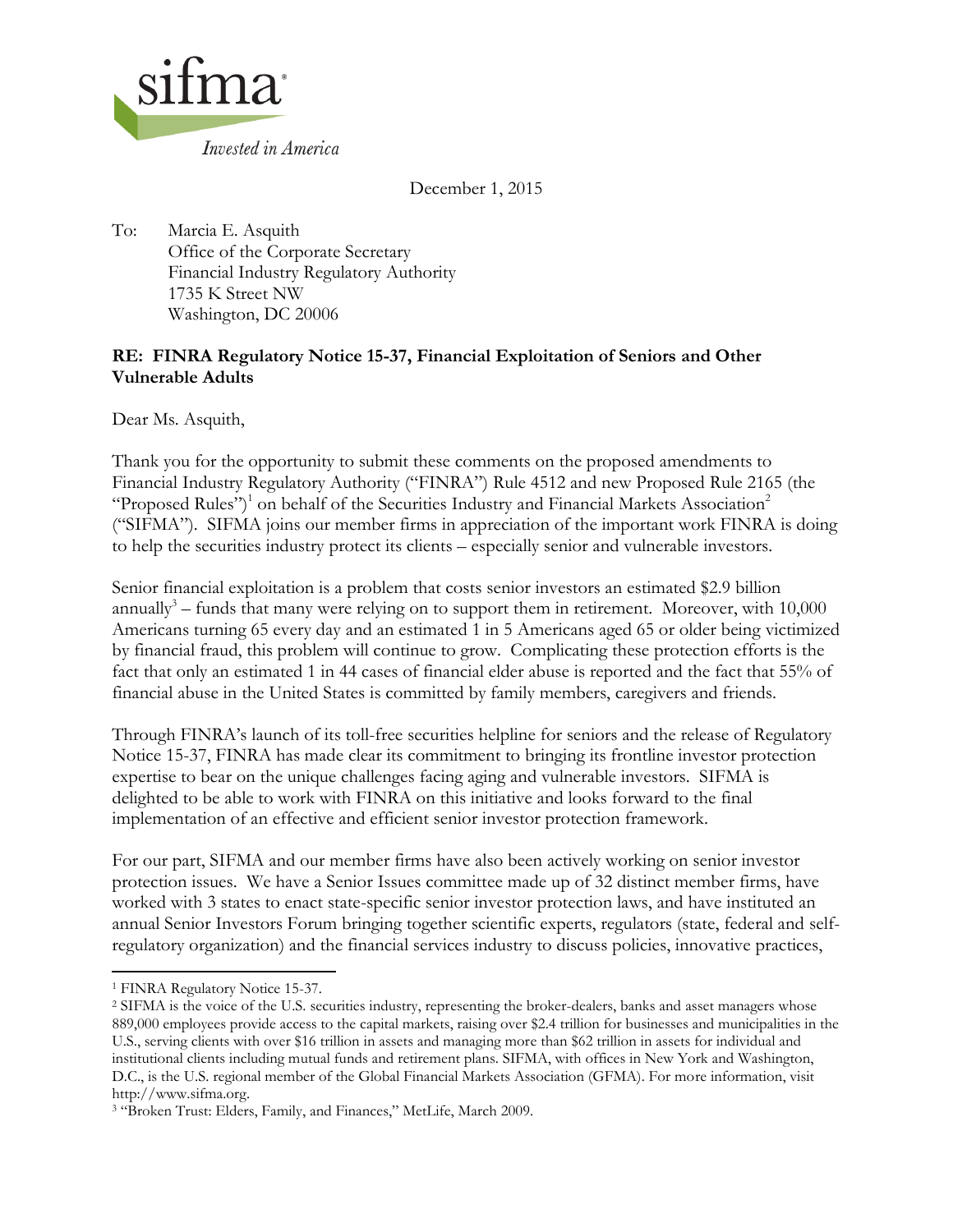ongoing training, compliance, and stakeholder coordination, as well as the science and demographics of cognitive decline. We are also working to increase funding for the investigation of financial abuse and advocating for more efficient and effective Adult Protective Services ("APS") reporting.

Additionally, many of our member firms have been establishing proven track records as innovators in the senior investor protection space by developing alternative methods to prevent financial exploitation and protect their customers under existing law. For instance, it was SIFMA member firms that first began collecting 'trusted contact' information from clients and securing advancedpermission to reach out to and enlist the support of these individuals in order to address concerns that the firm may have regarding their client. The use of trusted contact forms continues to grow as more firms whose business model allow for meaningful use of such information adopt a trusted contact policy.

Other firms have integrated robust senior investor protection arrangements into client agreements, in which the client provides the firm with permission to execute a variety of specified actions (including refusing to process a transaction) when the firm believes there is a risk of fraud or exploitation. Such initiatives (and others) have already been proven to help protect the assets of a large number of senior investors. In fact, the collection of trusted contact information has been so successful that FINRA has chosen to address that very initiative in its proposed rules.<sup>4</sup>

As noted above, three states have enacted laws designed to provide securities firms with stronger tools to protect their senior clients: Washington State, Delaware and Missouri. Moreover, the North American Securities Administrators Association ("NASAA") released for comment Model legislation/regulation to provide states with a template and encourage the development of senior investor protection laws in more states. Now, with the release of FINRA Regulatory Notice 15-37 – which addresses many of the same issues as these state laws from a nationwide perspective – we have reached an important juncture in the protection of senior and vulnerable investors throughout the United States. For this reason, SIFMA urges FINRA to strengthen its collaborative efforts with organizations interested in promulgating senior investor protection laws, particularly NASAA.

As NASAA reviews the comments to its Model proposal, FINRA has an important opportunity to collaborate with state regulators to promote an integrated, nationwide senior investor protection framework. For example, in its comment letter to NASAA, SIFMA advocated for NASAA to change its base hold period to conform to the potential 30 business day hold present in FINRA's proposed rules. Integrated and consistent laws at the state and national level can only serve to strengthen senior investor protection efforts and provide the most efficient and effective support possible to the securities industry's most vulnerable clients.

With the that in mind, SIFMA respectfully submits our comments on the proposed rules below – comments which we believe will serve to strengthen the senior investor protection framework proposed in Regulatory Notice 15-37. For ease of reading, we have divided our comments into two sections: (1) comments on Proposed Rule 2165; and (2) comments on the proposed amendments to Rule 4512.

 $\overline{\phantom{a}}$ 

<sup>4</sup> The flexible collection of 'trusted contact' information based upon each FINRA member firm's business model has been particularly successful.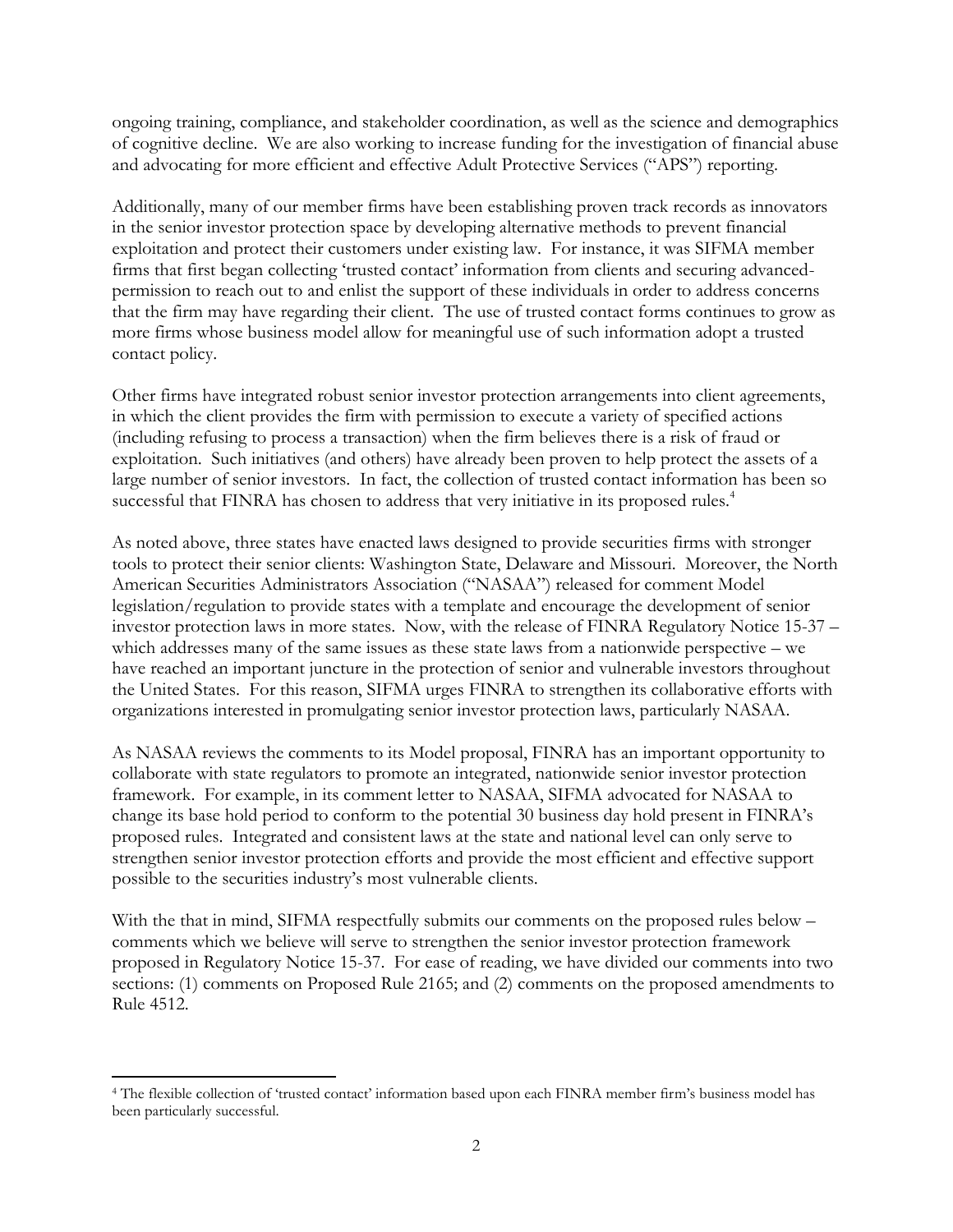## **A. Proposed Rule 2165 (Financial Exploitation of Specified Adults)**

## **1. The Reporting Process**

## **i. It is Important to Include Government Agencies and other Financial Institutions as Part of the Permissible Reporting Structure to Ensure the Highest Possible Level of Investor Protections**

In each of the states where similar proposals were enacted into law (Washington State, Delaware and Missouri), the senior investor protection initiative grew out of an organic partnership between regulators, industry members and APS organizations, and a common goal to better protect the industry's senior and vulnerable clients. Through these partnerships, the desire of both state securities regulators and APS organizations to investigate reported instances of exploitation and provide (possibly informal) guidance to member firms was made abundantly clear.

APS organizations and state securities regulators, as well as traditional law enforcement agencies, have served an important and robust role in protecting seniors from exploitation, have greater tools to investigate instances of exploitation (state securities regulators are particularly effective at investigating securities fraud and financial exploitation), and have often expressed a clear desire to investigate reported cases of suspected exploitation.

However, in order for the agencies to investigate suspected financial exploitation, they must first be aware of the suspected financial exploitation. Across the United States, FINRA member firms regularly reach out to both state securities regulators and APS organizations to provide them with as much information as they are legally able to further investigations into cases of suspected financial exploitation. SIFMA believes that it is important for Proposed Rule 2165 to reflect these efforts in order to ensure the highest possible level of investor protections; therefore, SIFMA urges FINRA to include language in the proposed rules explicitly recognizing these situations by expressly allowing FINRA member firms to voluntarily report suspected cases of financial exploitation to state securities regulators, APS organizations, or other law enforcement officers in cases of suspected financial exploitation.

Further, to ensure that Proposed Rule 2165 provides for the most effective protections possible, it should clearly allow member firms to provide the agencies with all information, documentation, and account histories necessary to promote a full, robust investigation. This is a permission that is expressly included in every state senior investor protection law to date,<sup>5</sup> as well as NASAA's proposed Model. It is also important to ensure that the provision of these records falls within Proposed Rule 2165.01's safe harbor.

SIFMA respectfully requests that FINRA also consider recognizing a FINRA member firm's ability to contact other financial institutions which are receiving counter-parties of an account transfer when fraud or exploitation is suspected. Generally, FINRA member firms currently make such disclosures under anti-money laundering laws, but recognizing this authority within Proposed Rule 2165 or in the proposed amendments to Rule 4512 would streamline and significantly promote outreach to Automated Customer Account Transfer Service ("ACATS") counter-parties.

 $\overline{a}$ <sup>5</sup> Washington State, Delaware and Missouri.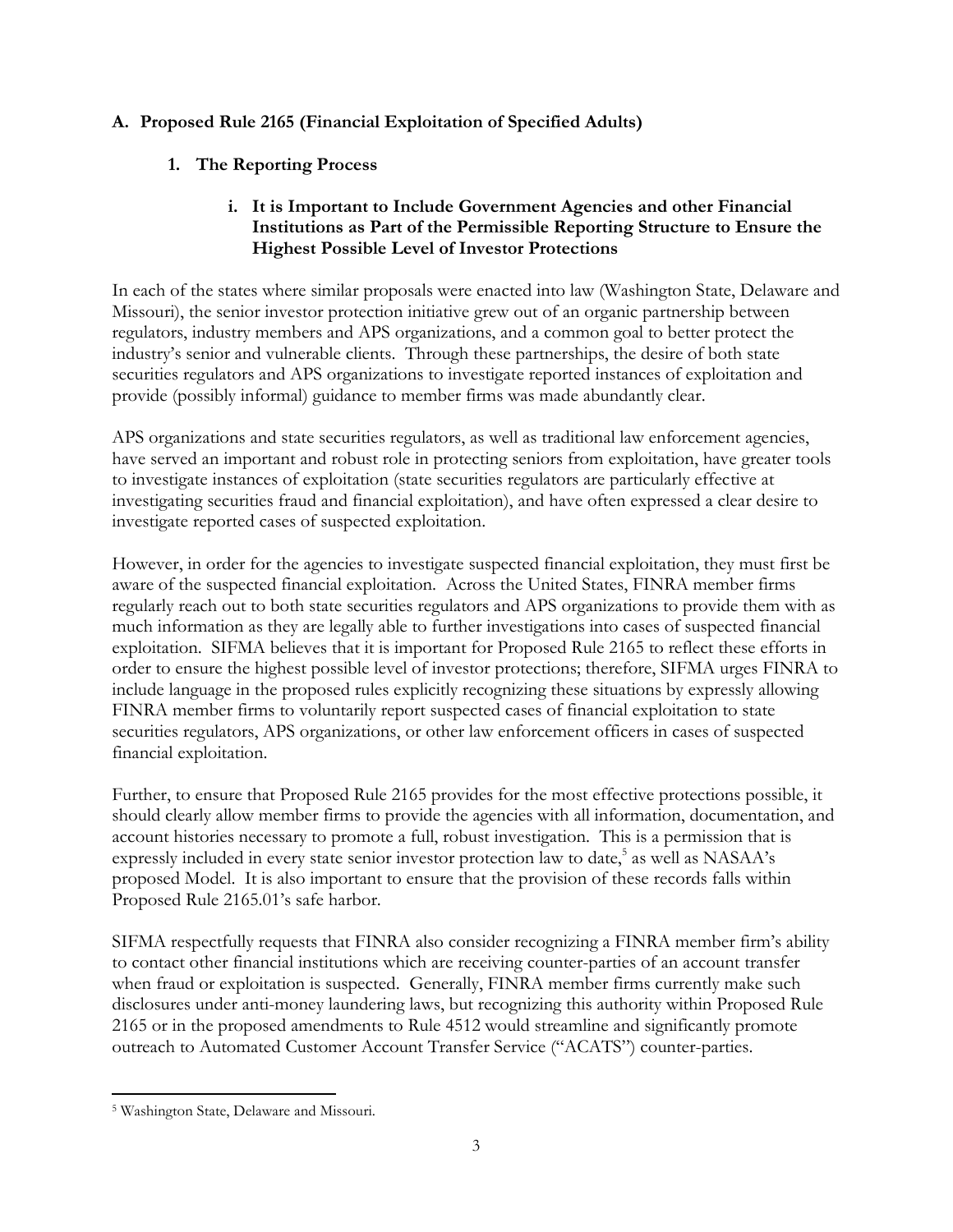As discussed above, senior financial exploitation costs senior investors nearly \$3 billion per year, and many of the individuals seeking to exploit senior and vulnerable investors are quite savvy. Moreover, as an estimated 55% of financial abuse in the United States is committed by family members, caregivers and friends, many of these bad actors have intimate knowledge of an investor's dealings and relationship with their financial advisor. Many times, when a bad actor is seeking to gain control or exploit a senior or vulnerable investor, the bad actor will process an ACATS request in order to avoid an advisor that the senior or vulnerable investor has a familiar and trusted relationship with, and move the investor's assets to an institution where the investor is unknown to the firm's personnel.

Other times, due to the nature of the ACATS system, a member firm may have concerns about an account, and after raising those concerns with the client, the bad actor may hear of those concerns, allowing the bad actor to process an ACATS transfer with an intent to move funds before the member firm is able to take other remedial action.

In both of these cases, the receiving counter-party would have little to no background knowledge of the client and would be unaware of the concerns of the sending member firm. By allowing the sender to notify the receiver of concerns on the account (before or after the transfer takes place), FINRA would remove an effective tool from the bad actor's toolbox. Notably, this permission should be provided even if a hold is never placed on an account – a transfer can often occur before a firm is able to place a hold, especially in cases where the transfer itself is the final action that provides a member firm with a reasonable belief of suspected financial exploitation and the financial advisor or qualified person is not notified of the transfer until after it is executed.

### ii. **Reporting to a Trusted Contact or an Immediate Family Member Should be Voluntary and Separate from the Placement of a Hold**

SIFMA supports FINRA's proposal to permit member firms to contact third parties in cases of suspected financial exploitation. However, under proposed Rule 2165(b)(1)(B), member firms are required to notify a trusted contact or an immediate family member within two business days of a hold being placed on an account. This is an unnecessary mandate that does not reflect the realities of many cases of suspected financial exploitation (especially situations which are immediately resolved by initial contact with the client as discussed below), could serve to create more harm than good, and may deter investors from providing trusted contact information. As such, SIFMA respectfully requests FINRA consider adopting a voluntary reporting process for trusted contacts and immediate family members that is separate from the process of placing a hold.

In both the Missouri law and the NASAA proposal, the ability to contact a third-party is separate from the temporary hold process. This is an important development in senior investor protection laws because of the isolation faced by many victims of financial exploitation. According to the National Council on Aging, social isolation is one of the leading factors in the abuse of vulnerable adults<sup>6</sup> (though it is important to note that, generally, social isolation does not mean a complete lack of social relationships, but merely the existence of minimal social contacts which shields perpetrators from scrutiny). $7$ 

 $\overline{a}$ <sup>6</sup> "Elder Abuse Facts," National Council on Aging, available at: https://www.ncoa.org/public-policy-action/elderjustice/elder-abuse-facts/.

<sup>7</sup> *See* "Social isolation in older adults: an evolutionary concept analysis," Nicholson NR, Jr, available at: http://www.ncbi.nlm.nih.gov/pubmed/19291185/; *See Also* "Elder Mistreatment: Abuse, Neglect, and Exploitation in an Aging America," Hafemeister, Thomas L., available at: http://www.ncbi.nlm.nih.gov/books/NBK98784/.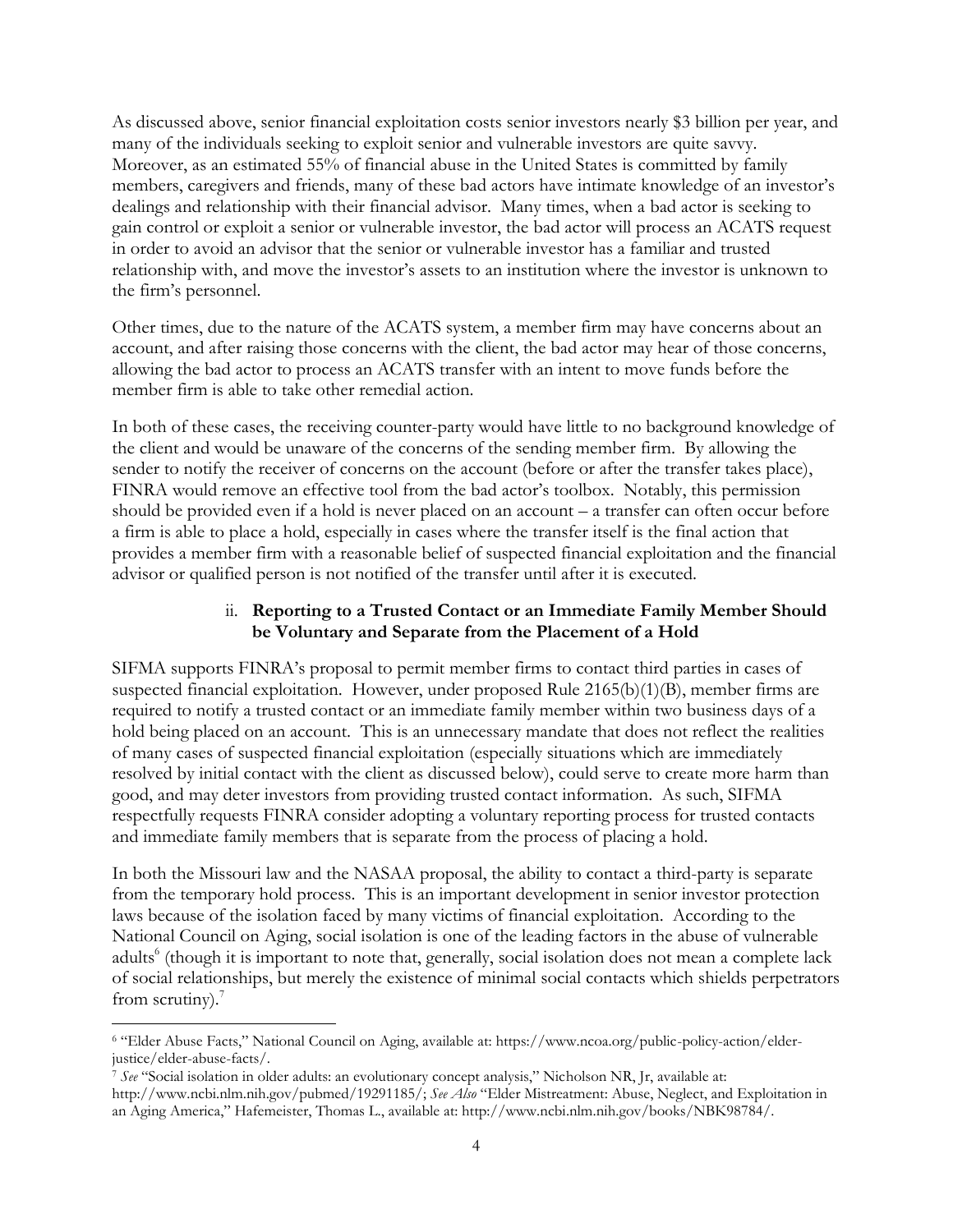Often times, the exploitation of seniors and vulnerable investors can be directly prevented by reaching out to one of these trusted individuals in a timely fashion, even before a hold is placed on a transaction. By providing member firms with the ability to contact a trusted third party or immediate family member outside of the hold process, FINRA would provide its members with an additional, effective tool to combat financial exploitation while simultaneously avoiding a possibly detrimental mandate.

One example of this is when the events that provide a member firm with a reasonable belief that there may be ongoing financial exploitation of a client occur in-between transactions.<sup>8</sup> In these cases, the current proposed rules would require the member firm to wait until the next suspect disbursement before reaching out to an immediate family member when no trusted contact is given or the trusted contact is suspected of participating in the exploitation. In these cases, often notifying a client's immediate family member of the suspected exploitation (long before a hold is placed) is the most efficient and effective way to protect the investor. For this reason, it is important that the contact provisions exist separate from Proposed Rule 2165(b)(1)(B)'s hold provisions.

It is also important that any contact of either the trusted contact or an immediate family member be voluntary. Often, a FINRA member firm will identify a suspect transaction, place a hold on the transaction and notify the client. Upon finding out that the person to whom they attempted to transfer assets was not, in fact, their grandson in trouble overseas, the client is pleased with the result and does not pursue the transaction further. There is absolutely no need for the trusted contact to be notified as well, which may cause unnecessary embarrassment for the client or cause the client to revoke the trusted contact designation.

Moreover, requiring a member firm to reach out to an immediate family member under the circumstances outlined in Proposed Rule 2165(b)(1)(B) will likely lead to awkward, potentially harmful situations. In many cases, a senior client's only living immediate family member<sup>9</sup> may be an individual that has little or no role in the client's life.<sup>10</sup> In this case, the immediate family member would be unlikely to provide any assistance in the resolution of the situation, and that contact may actually be harmful. In the most extreme cases, it is a possibility that FINRA would be requiring a member firm to notify an unknown, potential bad actor – who has nothing to do with the current situation – of a client's vulnerability.

Moreover, taking into account the above scenarios, the existence of the mandate in Proposed Rule 2165(b)(1)(B) may actually serve as a deterrent for a client to provide a trusted contact. Knowing that, whenever financial exploitation is suspected and a hold is placed on an account, the trusted contact must be notified within the same time frame as the client, could cause individuals to think twice before providing a contact in writing, especially considering the relatively commonplace scenario where a simple client contact resolves the issue.

l

<sup>8</sup> For instance, consider the case of a caregiver who exerts undue influence on a specified individual to make large disbursements every four months, and the member firm receives knowledge of the undue influence days after the latest disbursement is processed. Under the current proposal, the member firm would be required to wait nearly 4 months before reaching out to an immediate family member if no trusted contact was provided (or when the trusted contact is the suspected individual).

<sup>9</sup> As defined in Proposed Rule 2165(a)(5).

 $10$  An example of this situation would be when the only living immediate family member of a client is an estranged inlaw. The FINRA member firm may have no knowledge of the in-law, other than their existence, and would still be required to contact them in certain instances. Worse still, the member firm would still be required to contact the individual under the currently proposed rules even if they are aware of a strained relationship, unless sufficient evidence existed to support a reasonable belief that the in-law would engage in financial exploitation of the senior client.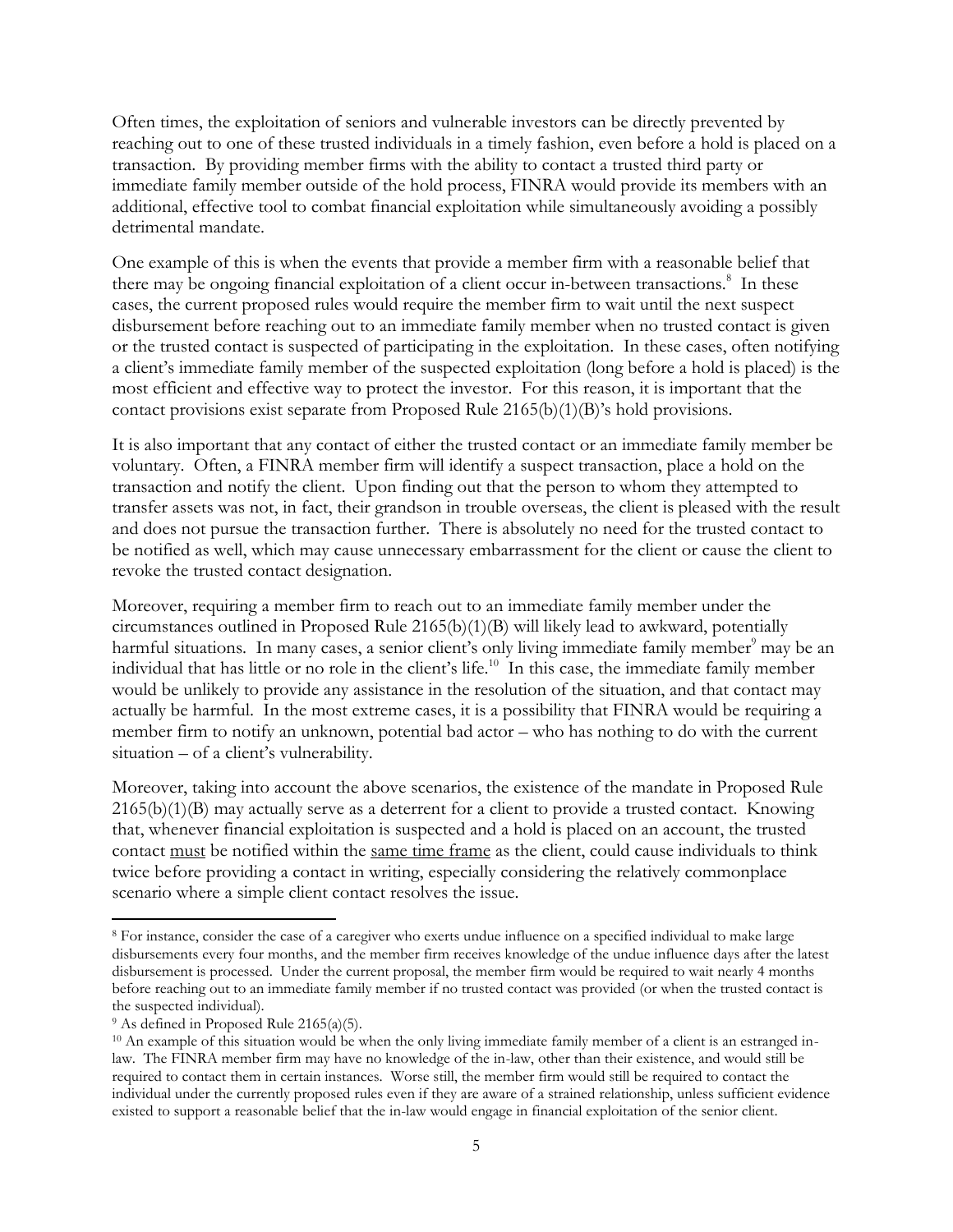Alternatively, clients would likely be more willing to provide the information for a trusted contact person if notifying that individual of a potential problem was within the trusted discretion of the member firm; clients generally trust the judgment of their financial advisor (after all, clients regularly entrust their advisor with their wealth, retirement and personal information).

One of the rationales provided by FINRA is that the contact must be mandatory in order to relieve Regulation S-P concerns, as Regulation S-P includes an exemption for legally required contacts.<sup>11</sup> However, because the trusted contact is an individual that is designated for contact by the client, any outreach falls within the Regulation S-P client consent exception,<sup>12</sup> and therefore the act of reaching out to the trusted contact does not need to be mandatory to alleviate such concerns.

Further, as discussed in the introduction section of this letter, FINRA member firms may enter into agreements with their clients detailing in which situations they may reach out to specified individuals. In this instance, the proposed rules could unintentionally supersede a negotiated agreement with a client, even though any contact would be permissive and within the client consent exception of Regulation S-P.

It is for these reasons that we believe the notification of a trusted contact or immediate family member should be both voluntary and separate from the hold provision in Proposed Rule  $2165(b)(1)(B)$ .

## iii. **The Third Party Contact Provisions Should be Inclusive and All Contact Options Should be Available Once there is a Reasonable Belief of Financial Exploitation**

Currently, the proposed rules contemplate a client providing the name and contact information for a single trusted contact person to the FINRA member. However, the nature of the information delivery and the nature of the contact person are unclear. Member firms serve a vast array of clients across the United States, with varying needs, contact preferences, and circumstances. For this reason, member firms have designed and adopted open and flexible trusted contact policies. The final language of the proposed rules, (particularly the language in Proposed Rule 2165(b)(1)(B)(ii), as well as the proposed amendments to Rule 4512 (discussed later in this letter)) should allow for clients who wish to provide multiple contact persons, or a contact organization (such as the family's law firm or a trusted service organization). The latter part is particularly important because, as discussed above, the most vulnerable investors are also the most socially isolated.

Additionally, each client may have a different comfort level with providing information in a certain way. For this reason, the proposed rules should contemplate situations where a client orally notifies a member firm of a trusted contact, particularly in a case of trusted professionals who owe a higher level of care to the client – such as lawyers, certified public accountants, or health professionals – so long as the client is the one that designates the contact as trusted and the communication is appropriately documented by the member firm. Such flexibility is necessary to ensure that the provision of trusted contacts to member firms is as simple as possible for the greatest number of clients.

 $\overline{\phantom{a}}$ <sup>11</sup> 17 C.F.R §§ 248.15(a)(7)(i).

 $12$  17 C.F.R  $\sqrt{\ }$  248.15(a)(1).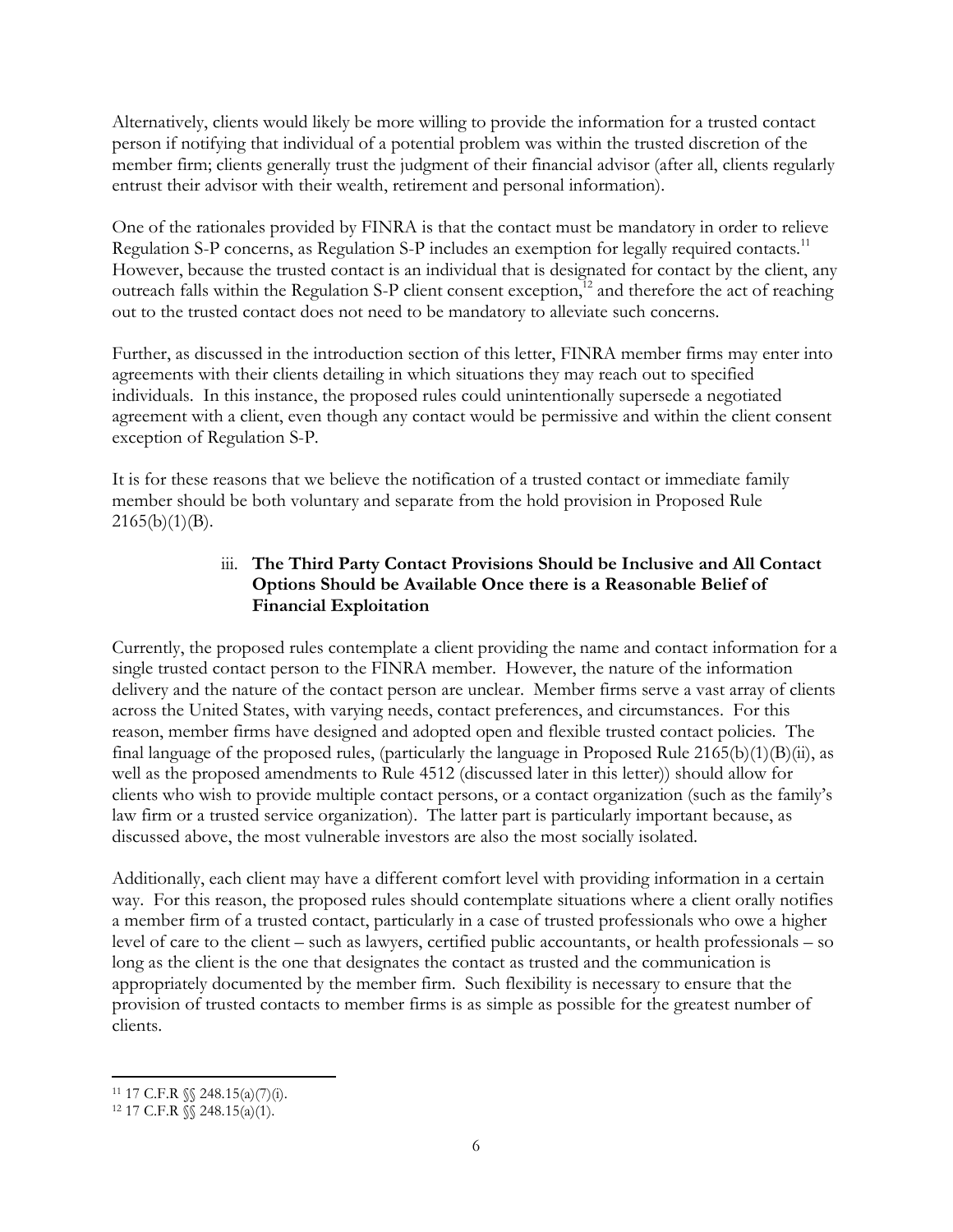Moreover, once a party is identified as one that the member firm may contact once a reasonable belief of financial exploitation exists, all contact options should be immediately available to the member firm. Currently, Proposed Rule 2165(b)(1)(B)(ii) requires a member firm to notify the Trusted Contact, and if that contact is unavailable or the member reasonably believes that contact to be a part of the exploitation, then (and only then) the member firm is required to attempt to contact an immediate family member.

However, a client's personal situation can often change quite quickly, and the trusted contact person may not be the best individual (or entity) to reach out to. For example, it is not uncommon for seniors to move in with their children or other close relatives at some point during their lives, while designated trusted contacts may move away. Consider a situation where a client provides one of two children as the designated trusted contact person because that child is geographically closest. Within the next several years, and without the client formally updating the trusted contact information, the senior moves in with the non-designated child, and the other takes a new job in another state. All of a sudden, under the proposed rules, the member firm must spend time (possibly days) attempting to contact the distant child before being able to reach out to the child caretaker. In some situations, this could mean two more days that the client is vulnerable to the influence of a bad actor, and while the specific securities transaction may be held, the client could face additional harm nonetheless.

The opposite problem was already discussed in  $(A(1)(ii)$  above, where a designated trusted contact is not provided or cannot be reached within the two business day timeframe and the member firm is then required to attempt to notify an immediate family member that has little or no role in the client's life.

Often, it is a member firm that regularly deals directly with the client that is in the best situation to determine which third party they should contact (if any) to bring about the most efficient, effective and beneficial resolution for their client.

For these reasons, SIFMA believes that any trusted contact provision in the proposed rules should ensure the necessary flexibility in who can serve as a trusted contact person (including multiple individuals or an organization), how the client can designate trusted contacts, and which third parties the member firm may contact first (if any).

# iv. **The Immediate Internal Review Required by the Proposed Reporting Process is Unnecessarily Duplicative and Confusing**

The requirement for FINRA member firms to "immediately [initiate] an internal review"<sup>13</sup> is unnecessarily duplicative, because the proposed rules already tacitly require firms to initiate an internal review **prior** to the placement of any hold. Once a possibly suspect transaction is identified, firms must initiate an internal review in order to determine if the transaction is in fact suspicious, as well as whether the facts surrounding the transaction rise to the level sufficient to support the placement of a hold or the submission of a report under a given jurisdiction's abuse laws. Specifically, by providing for the placement of a hold when a "Qualified Person reasonably believes that financial exploitation has occurred, is occurring, has been attempted, or will be attempted," the proposed rules already require an internal review to exist to determine whether the facts and circumstances constitute a "reasonable belief."

 $\overline{a}$ <sup>13</sup> Proposed Rule 2165(b)(1)(C).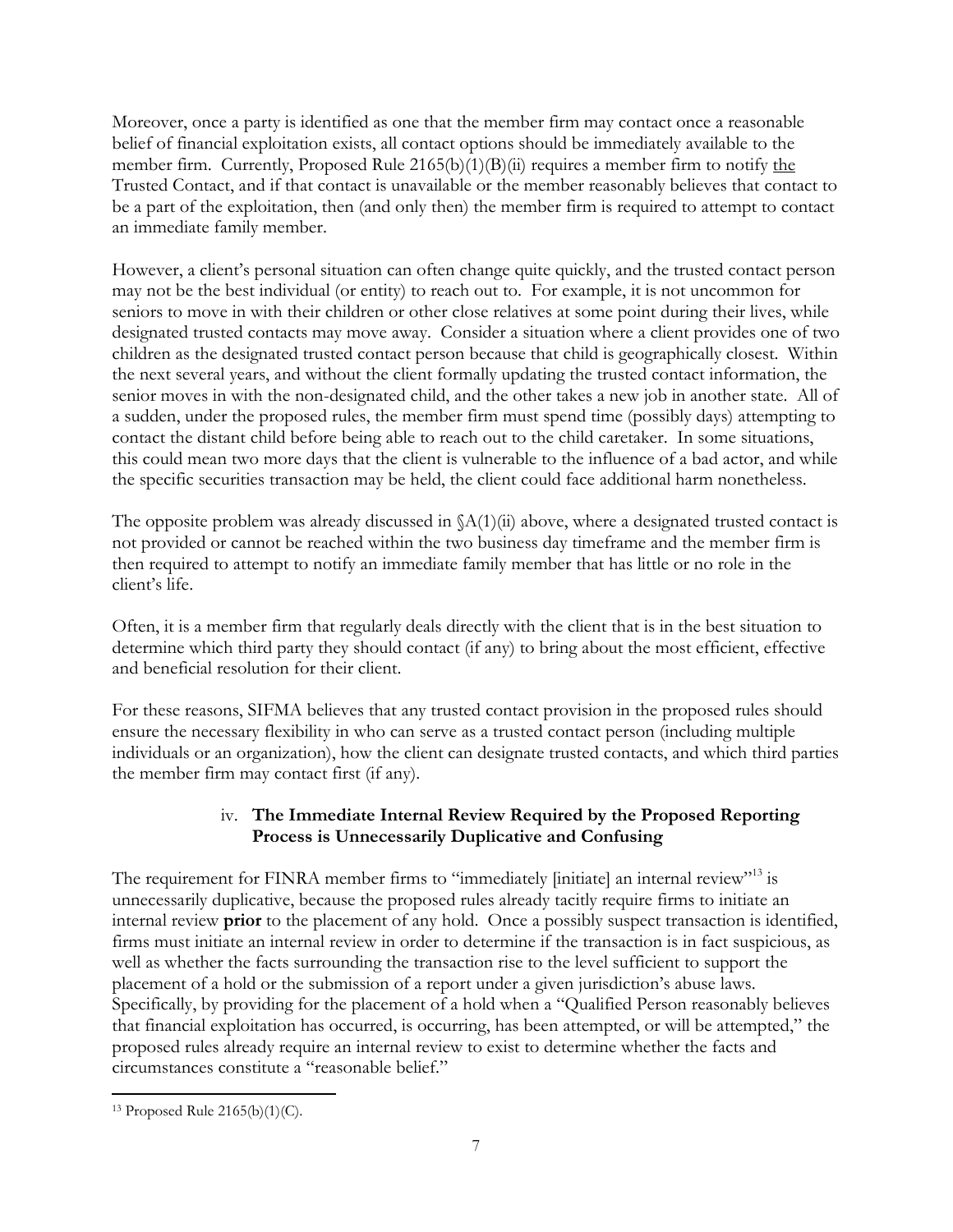By explicitly requiring an investigation in Proposed Rule  $2165(b)(1)(C)$ , the proposed rules create unnecessary duplication and confusion. In some cases, clear situations of financial exploitation exist and a firm will complete a full investigation prior to placing a hold; no further investigation would be necessary in this instance.

# **2. The Safe Harbor Provisions**

# **i. The Safe Harbor Provision Should Provide Explicit Relief from FINRA Rules**

Proposed Rule 2165.01 provides a "safe harbor when they exercise discretion in placing temporary holds on disbursements of funds or securities" for FINRA member firms. SIFMA commends FINRA for including this provision in the proposed rules, strongly supports FINRA efforts in this space, and, for the sake of clarity, respectfully requests that FINRA provide examples of specific rules from which members would receive safe harbor. Specifically, SIFMA suggests that FINRA consider directly referencing, but not limiting the safe harbor to, FINRA Rule  $5310.01<sup>14,15</sup>$  and FINRA Rule 11870. 16

# **ii. In Order to Ensure that Senior Investors are Fully Protected, the Safe Harbor Provisions Should be Extended to Member Firms When an Investigation (Governmental or Internal) Reveals Financial Exploitation**

As discussed in  $\Lambda(1)(i)$  of this letter, the ability for state securities regulators, APS organizations, and law enforcement agencies to investigate cases of suspected financial exploitation is a vital component of an effective senior investor provision. However, many of these organizations routinely face resource challenges, while others (specifically APS organizations in certain states) may not have the authority to investigate suspected financial exploitation. In these cases, it is important that seniors and other vulnerable investors remain protected.

Unfortunately, the only remedy (beyond the hold itself) currently provided in the proposed rules<sup> $17$ </sup> for situations where financial exploitation of an eligible adult is discovered is the receipt of a court order.<sup>18</sup> This means that, under the proposed rules, firms would be required to seek a court order every time financial exploitation is discovered and persists after the time limits provided (for example, when a client continues to insist on making advance-tax payments on their "winnings" from a foreign lottery that she or he never entered). As noted above, senior financial exploitation is a nearly \$3 billion industry and this mechanism could add tens of thousands of cases to already overburdened civil courts nationwide.

As discussed in §A(1)(i) above, FINRA member firms routinely identify, investigate and report cases of suspected financial exploitation to the government. However, the proposed rules do not account for a governmental order advising a FINRA member firm to permanently refuse the transaction

l

<sup>14</sup> FINRA Rule 5310.01 states that, "[a] member must make every effort to execute a marketable customer order that it receives fully and promptly."

<sup>15</sup> Especially if FINRA amends the proposed rules to focus on 'transactions' instead of 'disbursements' as requested in  $(A(4)(i)$  below.

<sup>16</sup> FINRA Rule 11870 concerns "Customer Account Transfers."

<sup>&</sup>lt;sup>17</sup> And the only remedy to which the proposed rules' safe harbor provision applies.

<sup>18</sup> Proposed Rule 2165(b)(3).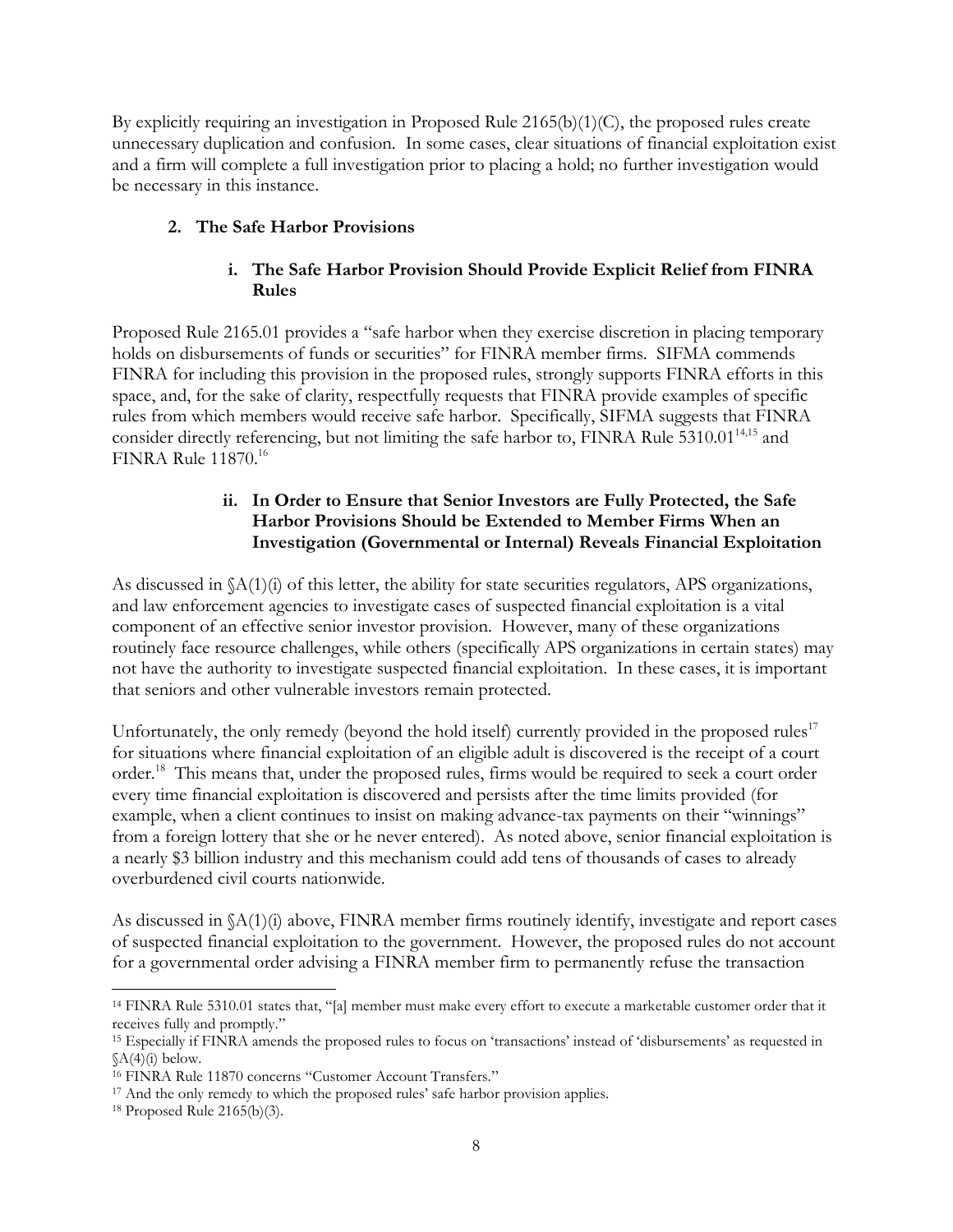(discussed in  $(A(3)(i)$  below), nor do they account for a situation where the agencies are unable to investigate or provide guidance to the firm (for whatever reason). When the agencies are not able to investigate, the member firm becomes the default protector of its senior clients, and the next steps (whatever those may be) must be taken by the firm. While some firms may provide for this situation in their individual account agreements (and it is vitally important that the proposed rules reflect an investor's ability to contract for their own protection), it is important that no firm should feel obligated to execute an exploitative transaction.

Currently, should the potentially exploitative transaction persist after the time periods provided for in Proposed Rule 2165, and an investigation has revealed the situation to be exploitative, firms are not specifically covered by the Proposed Rule 2165.01 safe harbor regardless of whether they act in accordance with existing law (in the case of a finding by an agency), in accordance with a customer agreement, or in accordance with a general obligation to protect their clients to the best of their ability.

Further, while it is true that firms that continue a hold beyond the specified time period may later be found by a court, arbitrator or regulator to have acted appropriately in protecting their customer, one of the purposes of the proposed rules appears to be providing firms with some certainty during the period when the customer is most vulnerable, in order to encourage firms to act. However, as proposed, this purpose would be frustrated by requiring firms to seek a court order upon the expiration of the specified time limits in order to obtain said certainty.

If these rules are to have a meaningful effect in protecting senior investors beyond the existing law, and ensure that those investors are sufficiently protected regardless of whether a governmental investigation was conducted, the safe harbor provisions should be extended to cover the final decision of a firm when financial exploitation of an eligible adult is found. It is also important to note that any concerns related to providing member firms with this authority would be easily addressed by allowing the hold to be terminated at any time by the order of an investigating state agency, in addition to a court order in Proposed Rule 2165(b)(1)(2).

### **iii. Other Necessary Extensions of the Proposed Rule 2165.01 Safe Harbor**

It is also important to note that, should FINRA choose to separate the contact provisions from the hold provisions or explicitly include allowing for the disclosure of records to regulators, APS organizations or law enforcement agencies as suggested in  $\mathcal{S}(A(1)(ii))$  and  $A(1)(i)$  above respectively, the Proposed Rule 2165.01 safe harbor should be extended to include those activities as well.

Additionally, as discussed in  $\(\mathcal{A}(1)(ii)$  and  $\mathcal{A}(2)(ii)$  above,  $\(\mathcal{A}(3)(i), \mathcal{B}(1))$  and  $\mathcal{B}(2)$  below, and the introduction section of this letter, many firms regularly enter into agreements with their clients regarding who they may be able to reach out to, under what circumstances they may be able to reach out to the designated parties, and what information the member firm is allowed to share, as well as what additional actions the firm is permitted or required to take when financial exploitation or fraud is suspected. It is important that any FINRA rule be cognizant of firm's capabilities under existing law – so as not to unintentionally weaken alternative investor protections – and reference those capabilities explicitly. For these reasons, SIFMA urges FINRA to consider recognizing, within the Proposed Rule 2165.01 safe harbor, member firms' ability to develop and implement alternative investor protection structures under existing law (specifically including a client's right to voluntarily enter into an alternative protection structure through agreement with the FINRA member firm).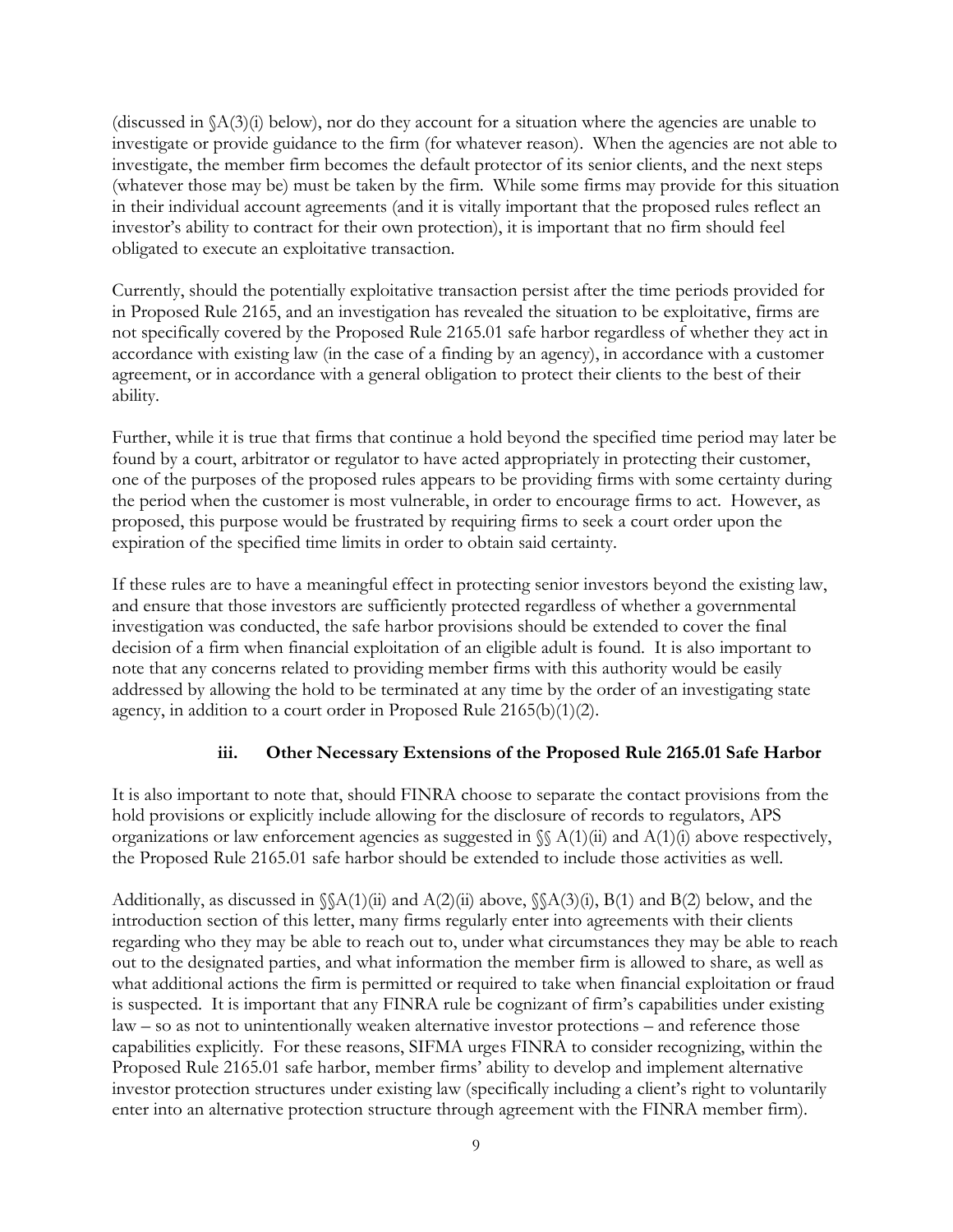## **3. Timeframes**

l

## **i. The Length of the Hold Should be Extendable in Accordance with Other State or Federal Laws or by Agreement**

SIFMA strongly supports the base time frame for the hold provided in Proposed Rule 2165.<sup>19</sup> SIFMA believes that this time frame is of sufficient length to complete most (though not all) investigations into cases of suspected financial exploitation and to account for the different court procedures in jurisdictions across the United States. In fact, in SIFMA's comment letter to NASAA on their proposed Model Act to Protect Vulnerable Adults from Financial Exploitation, SIFMA encouraged NASAA to adopt the base time frames used by FINRA in Proposed Rule 2165(b)(2)-(3).

That being said, SIFMA believes it is important that any final rule does not unnecessarily limit the authority of other securities regulators or government agencies (in accordance with existing laws), or the ability of member firms to enter into agreements with their customers.

As FINRA knows all too well, there is no "one size fits all" solution to investigating fraud and financial exploitation – especially in the complex situations that tend to arise in the financial exploitation of a close relative. Each of these cases is unique and all of them must be approached on a case-by-case basis. While some cases may only require a 2 or 3 day extension, other particularly complex cases may require extensions beyond the timeframe provided in Proposed Rule 2165(b). For this reason, investigating government agencies should be able to provide, and determine the length thereof, an extension beyond the specific time limits set forth in Proposed Rule 2165(b).

Additionally, as the frontline investigators of state securities matters, many state securities regulators are granted broad discretion in the performance of their duties, and the time limits provided in Proposed Rule 2165(b) may serve to effectively curtail the existing authority of the regulator, as member firms seek to comply with FINRA-established time limits.

Moreover, as states begin to implement their own senior investor protection laws, it is important that FINRA member firms receive the safe harbor provided for in Proposed Rule 2165.01 when they act in accordance with an applicable state law. For example, the Delaware senior protection law provides for holds that could last up to 40 business days – 10 business days longer than the time limits provided for in the proposed rules.

FINRA member firms also form agreements with their clients regarding actions that the firm may take in the face of a potentially fraudulent or exploitative transaction, and SIFMA believes that it is important that the proposed rules do not limit an investor's ability to enter into an agreement with a member firm which may provide more robust protections to the investor.

<sup>19</sup> Proposed Rule 2165(b)(2) states that, "(2) The temporary hold authorized by this Rule will expire not later than 15 business days after the date that the Qualified Person first placed the temporary hold on the disbursement of funds or securities, unless [...] extended [...] pursuant to paragraph (b)(3) of this Rule."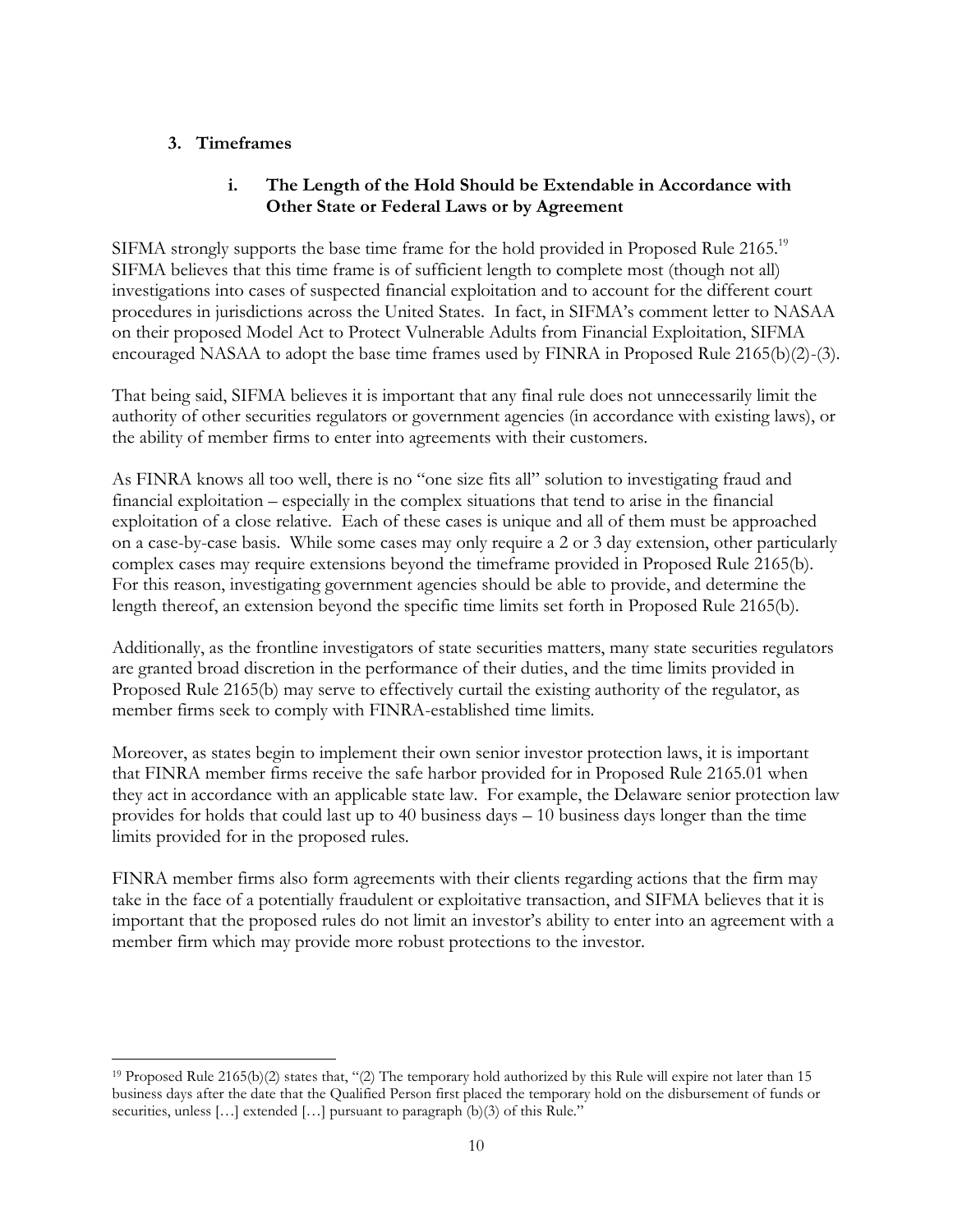As such, SIFMA respectfully requests that FINRA add the following language to Proposed Rule  $2165(b)(2)$ :

> "(2) The temporary hold authorized by this Rule will expire not later than 15 business days after the date that the **member** Qualified Person first placed the temporary hold on the disbursement of funds or securities, **unless otherwise permitted by state or federal law, through agreement with the specified adult or their authorized representative, or in accordance with prior written client instructions or lawful orders, or** sooner terminated by an order of a court of competent jurisdiction**,** or extended either by an order of a court of competent jurisdiction or pursuant to paragraph (b)(3) of this Rule."

Accordingly, SIFMA also respectfully requests that parallel language be included in Proposed Rule 2165.01.

# **ii. The Two Business Day Limit to Contact All Parties Authorized to Transact Business on an Account is Too Short**

Under the currently proposed rules, member firms would have two business days to actively "[provide] notification to"<sup>20</sup> all parties authorized to transact business on the account, as well as the trusted contact person. Moreover, if the trusted contact person is unavailable, the member firm would be required to attempt to contact an immediate family member in that same time period. In addition to the difficulties that this arrangement creates discussed in  $\mathcal{N}(A(1)(ii))$  and  $A(1)(iii)$  above, the two business day limit for contacting all parties authorized to transact business on the account is simply too short. Individual parties can be difficult to reach; the member firm may not have the most up to date mailing address, and some individuals will often fail to return calls. It is not uncommon for it to take more than a week for a member firm to be able to definitively reach a specific individual.

Further, the relatively vague language "all parties authorized to transact business on the account" can be expansive and burdensome. In many cases, senior clients may authorize their many children to transact some limited business, and being required to notify each and every one of them magnifies the difficulty of complying with the proposed time frame. Additionally, should several people be authorized to transact business on an account, it may not be necessary to notify all individuals. For instance, consider a situation where there are five children authorized to transact business on an account in addition to the senior client and the senior client requests a clearly fraudulent disbursement (i.e., making payments to a known scam). Similar to the situations described in §A(1)(ii) above, a short hold and notification of the client (the individual requesting the disbursement) will often resolve the situation almost immediately, defeating the need to contact "all parties."

 $\overline{a}$ <sup>20</sup> Proposed Rule 2165(b)(1)(B).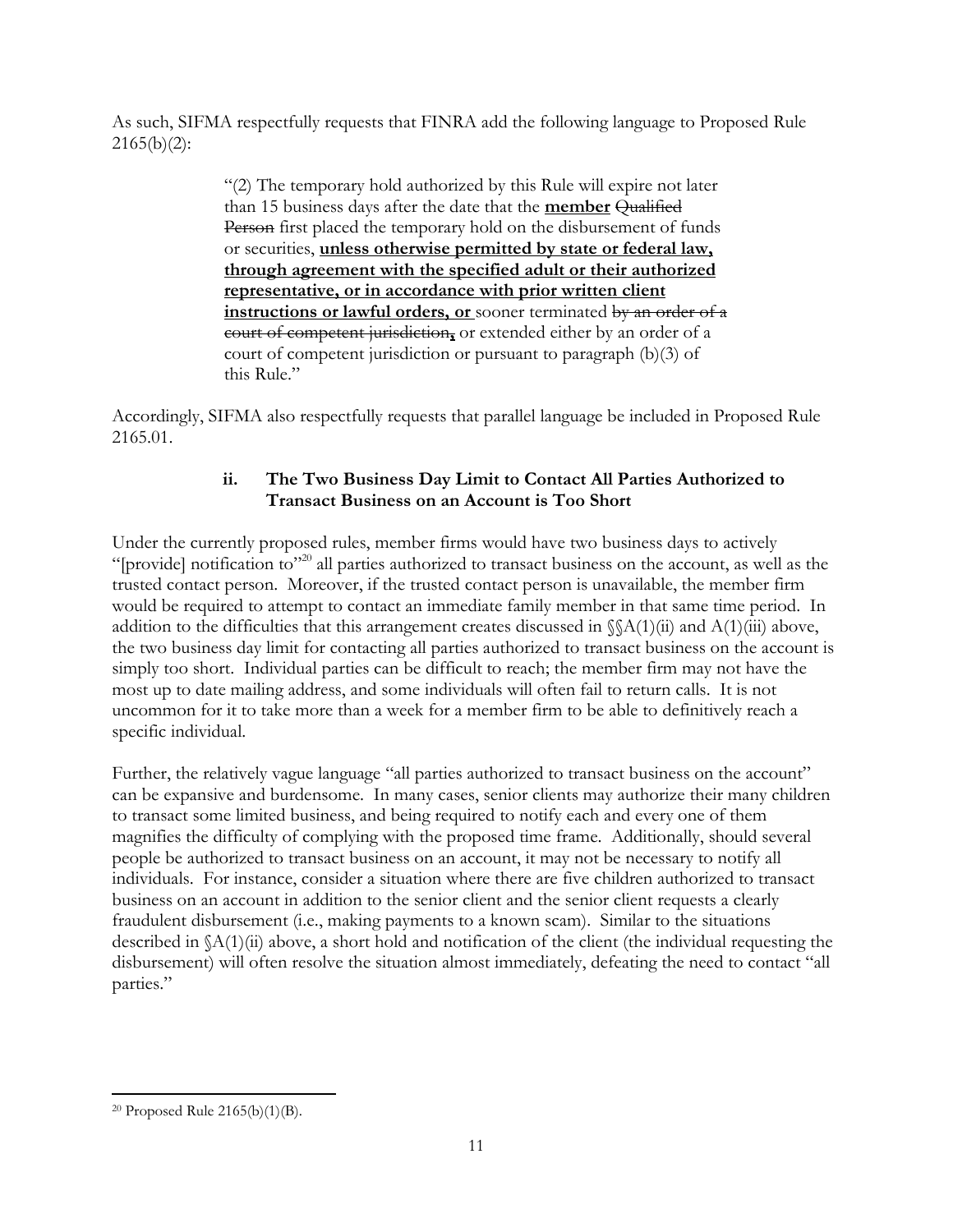As such, SIFMA urges FINRA to consider a notification provision akin to the one found in the Washington State law, which requires firms to make "reasonable efforts" to notify the necessary parties, without placing a specific time limit. As noted above, such flexibility of law is important to allow for the wide variety of potentially exploitative situations which arise. By utilizing similar language, FINRA would change Proposed Rule 2165(b)(1)(B) into a process-based test (of which member firms can control the outcome) from an outcome-based test (of which member firms often cannot control the outcome).

# **4. The Scope of the Proposed Rules**

## **i. A Focus on Transactions Would Provide Significantly Greater Investor Protections**

SIFMA believes that focusing on "disbursements" unnecessarily limits the protections provided by the proposed rules; instead, SIFMA encourages FINRA to consider addressing "transactions" (as in the Delaware law), which would provide significantly more robust protections for senior investors and vulnerable adults. For example, under the current language in proposed rules, should an exploitative liquidation of investments occur, the member firm would only be protected by the proposed rules when they refuse to disburse the fruits of the exploitative sale, but would receive no protections for refusing the initial sale of the investment – an action that can be almost as damaging to an investor as the disbursement, and can trigger significant tax consequences (due to a liquidation of securities or an individual retirement account ("IRA"), for example), fees or other negative financial implications for the senior or vulnerable investor because the transaction may not be suitable or may be inconsistent with a client's risk tolerance, exposing the senior or vulnerable investor to financial losses (such as new investments in options or penny stocks).

Other examples of exploitative, non-disbursement transactions include: the buying of an investment product for the benefit of the wrong-doer, a change in ownership of an account, a change in the beneficiary of an account, and the incursion of penalties due to another change in the account (such as annuity-related surrender charges).

For the reasons discussed in this subsection, as well as in §A(1)(i) above, and for the sake of clarity, SIFMA also requests that FINRA consider explicitly extending the hold process to ACATS transfers.

# **ii. The Obligations and Safe Harbor of the Proposed Rules Should Apply at the Firm-level, Not the Individual Level**

The proposed rules define a "Qualified Person" as "an associated person of a member who serves in a supervisory, compliance or legal capacity that is reasonably related to the Account of the Specified Adult."<sup>21</sup> Under Proposed Rule 2165(b)(1), the "Qualified Person" would be the one that places a temporary hold, however it is the FINRA member firm that is protected by the Proposed Rule 2165.01 safe harbor provision.

 $\overline{a}$ 21 Proposed Rule 2165(a)(3).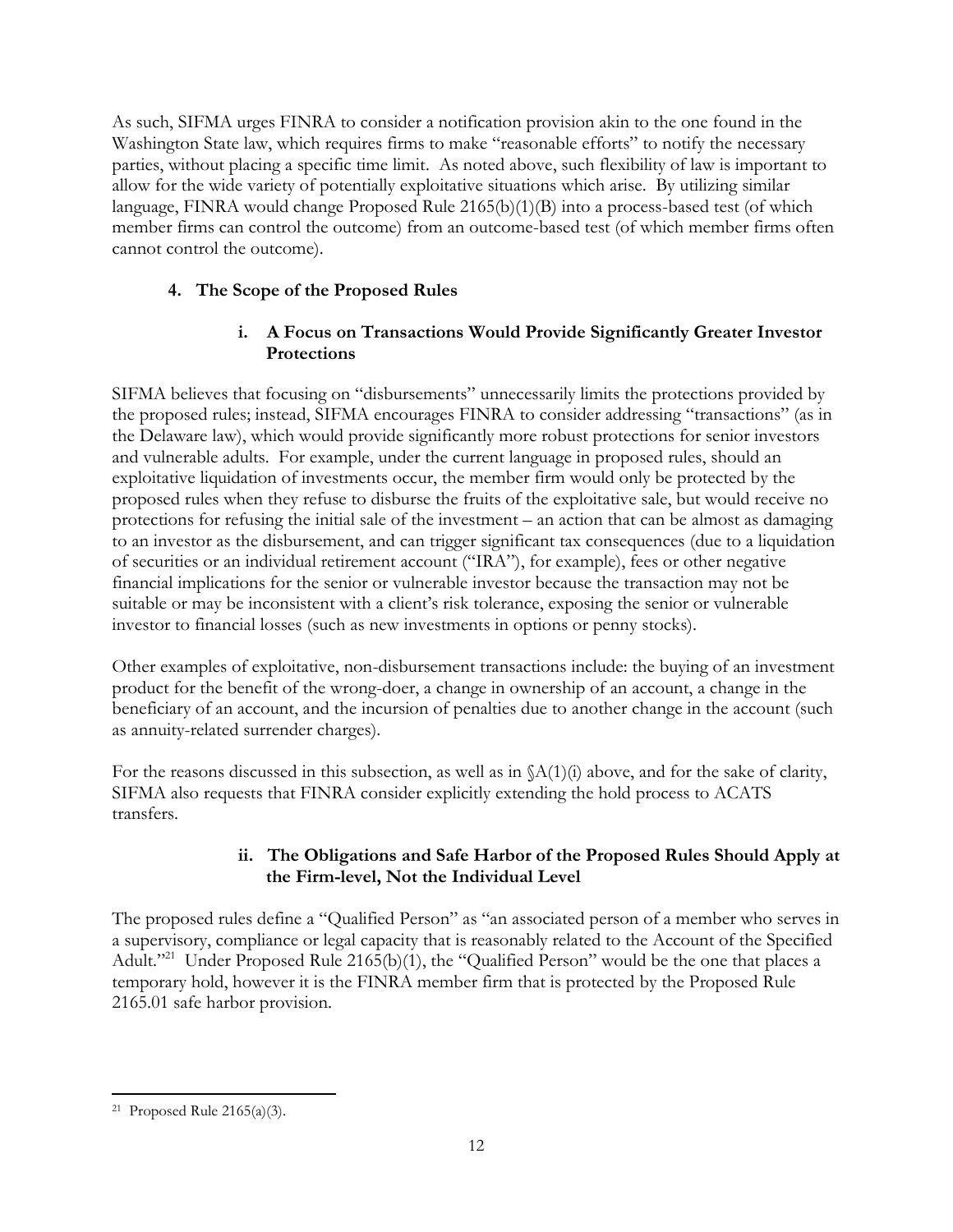Most firms have a pre-determined escalation process for cases of suspected financial exploitation, which involves financial advisors escalating suspicious transactions to supervisory, compliance or legal staff (a "Qualified Person"). However, it is generally considered to be the member firm that places a hold on the account when a Qualified Person has a reasonable belief regarding the financial exploitation of a specified adult, and it is the member firm that FINRA recognizes as having the duty to notify the relevant parties when the hold is placed. On the other hand, it is only the member firm – and not the Qualified Person – that would receive safe harbor for their actions under the proposed rules. As such, and in order to maintain consistency between the permissive action and the safe harbor provision, SIFMA suggests replacing "Qualified Person" with "member" in Proposed Rule 2165(b)(1) and 2165(b)(2), as well as the second mention of "Qualified Person" in Proposed Rule 2165(b)(3).

Additionally, should FINRA choose to separate the ability to notify third-parties from the ability to place a temporary hold, as discussed in  $(A(1)(ii)$  above, FINRA should ensure that any such language applies at the member firm-level (as it currently does in Proposed Rule 2165(b)(1)(B)).

## **5. Definitions**

## **i. "Account" Should be Expanded to Include Accounts for which a Specified Adult is a Named Beneficiary**

SIFMA supports the expansion of "account[s]" in Proposed Rule 2165(a)(2) to include accounts where a specified adult is a named beneficiary. There are a number of situations that can occur where a specified adult, as a named beneficiary, is harmed due to fraudulent or exploitative actions by bad actors. Often, a specified adult will develop their retirement plan in equal reliance on both beneficiary and directly-owned assets, and the injury to a senior or vulnerable beneficiary can be just as harmful as an injury to a senior or vulnerable account owner. As such, and in the interest of strong investor protections, SIFMA supports including accounts for which a specified adult is a named beneficiary under the aegis of the proposed rules.

# **ii. The Definition of "Immediate Family Member" Should be Expanded**

SIFMA believes that the definition of "immediate family member" in Proposed Rule 2165(a)(5) should be expanded to include nieces and nephews when used as part of a firm's voluntary outreach. As discussed in  $(A(1)(ii)$  above, senior clients often face growing social isolation as they age and FINRA member firms often encounter the "Maiden Aunt" or "Bachelor Uncle" that has outlived their siblings. Often, the only family members these clients have are their nieces and nephews and, given the commonality of this occurrence, SIFMA respectfully requests their inclusion in the definition of "immediate family member." While the mandated contact of nieces and nephews when a hold is placed on a suspect disbursement would place significant burdens on firms, the ability to reach out to nieces and nephews on a voluntary basis would be a strong and effective senior investor protection tool to include in Proposed Rule 2165(a)(5).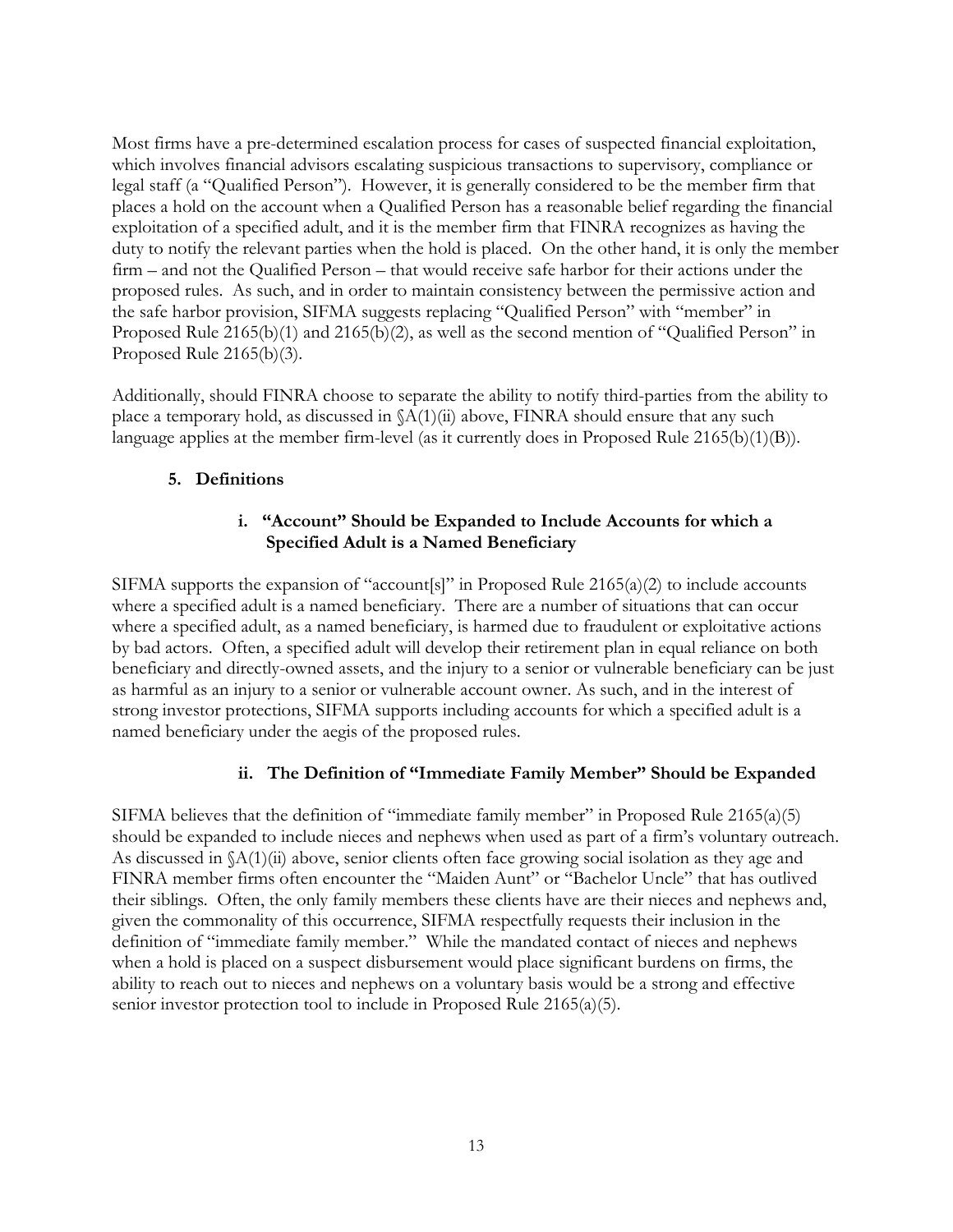### **iii. The Age Utilized in the Definition of Specified Adult Should be Changed to 60**

In order to promote regulatory coordination, SIFMA respectfully requests that FINRA consider adjusting the minimum age for a specified adult to 60. The Elder Justice Act,<sup>22</sup> the Social Security Act,<sup>23</sup> and the Older Americans Act,<sup>24</sup> as well as the Washington State<sup>25</sup> and Missouri<sup>26</sup> senior investor protection laws and the NASAA Model proposal $^{27}$  each use the age of 60 as their qualifying age for inclusion under the respective laws. As the Elder Justice Act and the Older Americans Act are two of the more prominent laws in the senior protection space, and each of the state senior investor protection laws similar to the proposed rules that utilize age limits use the age of 60, SIFMA believes that utilizing 60 as the minimum age to be included in the proposed protections would serve to advance a more clear, consistent and integrated national protection framework.

### **iv. Clarification is Needed in the Definition of "Qualified Person"**

As discussed in  $\Lambda(4)$ (ii) above, SIFMA has suggested that FINRA utilize the term "Qualified" Person" in limited situations. However, even should FINRA choose to limit the use of this term as suggested, there has been some concern and confusion expressed amongst FINRA member firms regarding the "reasonably associated with the account" clause in the proposed definition of "Qualified Person."

In particular, there is concern that this language may not be applicable across business models. For example, are Qualified Persons that work in a centralized vulnerable-client department considered to be reasonably associated with an account? What about Qualified Persons on escalation teams that are spread out regionally? Or a Qualified Person who works as the designated senior protection contact for all accounts with no previous relationship to the account?

Any individual that works in a supervisory, compliance, or legal capacity, and is employed by the member firm which holds the Specified Adult's account should be considered "reasonably associated with the account" in order to capture the differing escalation and reporting models across member firms and ensure that any trained and designated supervisor, compliance officer or legal report is authorized to review a possible exploitation situation and take action on behalf of the member firm. If that is the case, the "reasonably associated with the account" language is superfluous and creates unnecessary confusion.

To this end, SIFMA brings your attention to the definition of "Qualified Individual" in the Missouri senior investor protection law: "a person associated with a broker-dealer who serves in a supervisory, compliance, or legal capacity as part of his or her job."

l

<sup>22</sup> 42 U.S.C. §1397j(5).

<sup>23</sup> Ibid.

<sup>24</sup> 42 U.S.C. §3002(40).

<sup>25</sup> Washington State, Ch. 133, Laws of 2010.

<sup>26</sup> Missouri SB 244, 2015.

<sup>27</sup> NASAA, Notice of Request for Comments Regarding NASAA's Proposed Model Legislation or Regulation to Protect Vulnerable Adults from Financial Exploitation, §2(3).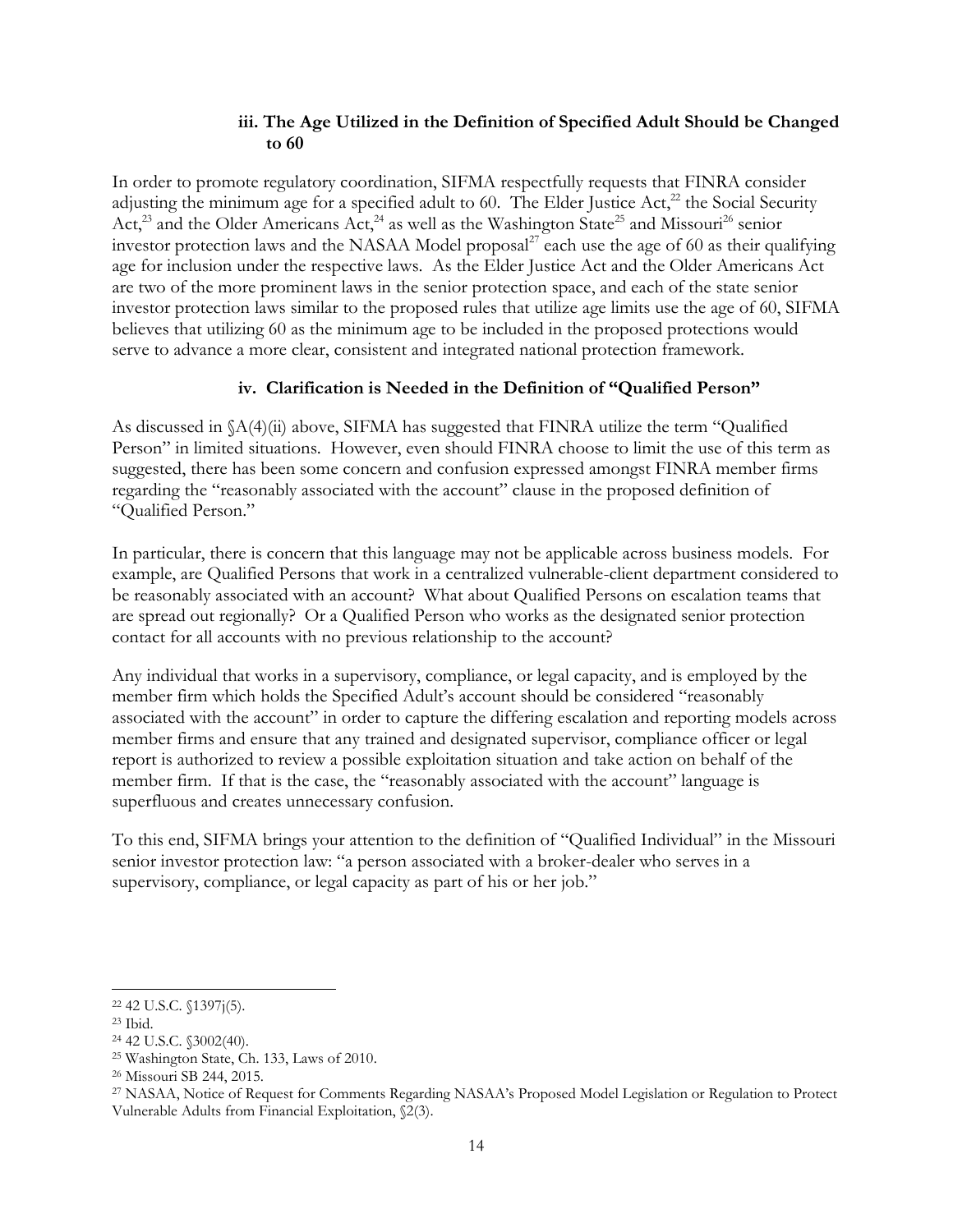### **v. Clarification is Requested in the Definition of "Specified Adult"**

In addition to the clarifications requested in the definition of "Qualified Person," SIFMA asks that FINRA provide clarification on the proposed definition of "Specified Adult." Specifically, SIFMA would like FINRA to provide greater guidance regarding what it would consider as a "mental or physical impairment" under Proposed Rule 2165(a)(1). For instance, it is unclear as to whether this would include temporary, as well as permanent or chronic impairments.

### **B. Proposed Amendments to Rule 4512 (Customer Account Information)**

### **1. FINRA Should Provide Guidance on the Collection of a Trusted Contact, as Opposed to Mandating its Collection**

Historically, the Trusted Contact form has been one of the more recent innovations in industry efforts to better protect their senior and vulnerable clients. From the beginning, this has been an industry-driven endeavor and has spread quickly throughout many broker-dealers. The form provides the FINRA member firm the ability to reach out to an individual when the firm has concerns about their client under existing law. Already, this has been an excellent and successful tool in the fight against senior financial exploitation. However, the adoption of the Trusted Contact form has not been universal, and for the reasons discussed below, SIFMA believes that the collection of trusted contact information should be voluntary, and that FINRA should provide guidance to help member firms whose business model is conducive to the use of trusted contact information and that do not yet collect that information.

One of the reasons that the Trusted Contact form has not been adopted by all broker-dealers is that the form is not necessarily suitable for all business models. For instance, there are a number of firms that specialize in low-cost self-directed investing, which relies heavily on technology and provides little to no face-to-face interactions with clients and no dedicated employee that serves a particular client. As such, the knowledge that these member firms have of their client remains strictly at the transactional level. In these situations, collecting a trusted contact from a client would be unreasonable.

Moreover, mandating member attempts to collect trusted contact information on all accounts can be costly and burdensome, with sometimes little beneficial return. Even "just" adding a trusted contact box to client onboarding and upkeep forms requires the development of oversight, tracking and implementation procedures which must then be integrated into existing processes and training modules. Further, Proposed Rule 4512.06 requires an additional disclosure, in writing, that will have to be made to every new and existing client. However, the burden of the disclosure is not limited to the simple production of the document and outreach to the client – it also involves new books and records requirements to ensure that the disclosure is made and to track a client's receipt of that disclosure. For small firms, this can be a time consuming process, while for larger firms it is an extensive requirement that would generate hundreds of thousands of records.

Moreover, depending on a firm's specific business model, there may be little they can do with such information – particularly firms which rely primarily on technology, have little to no regular interaction with their clients, or offer automated advice and investment services.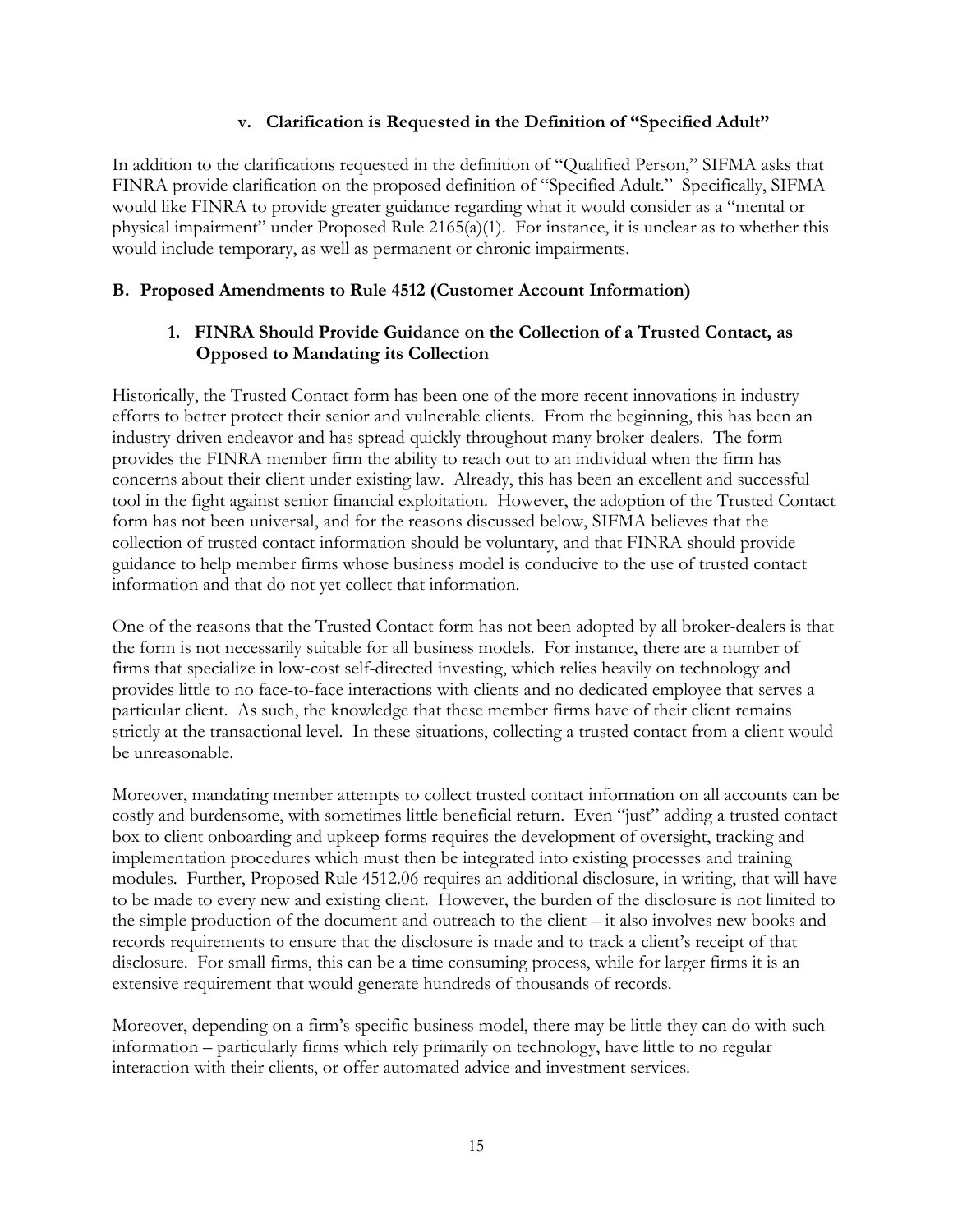These issues are further underscored by the awkward mechanism currently in place in the proposed rules. As currently written, the proposed rules require the mandatory collection of information that is only used as part of a voluntary investor protection framework. SIFMA applauds FINRA for recognizing the benefits and necessity of a voluntary reporting and hold process and the different roles played by the different business models among FINRA member firms, and urges FINRA to extend this consideration to the collection of trusted contact information.

For example, the technology-based or technology-centered member firms discussed above may have little ability to use the trusted contact information on the vast majority of accounts, as the information they are able to receive may never be sufficient to give rise to a reasonable belief of financial exploitation. This is particularly true for member firms whose business model primarily relies on providing low-cost self-directed IRAs or automated advice.

For the vast majority of accounts held by such member firms, the only information they regularly receive is the age of the investor and their pattern of trades, which is rarely sufficient to give rise to a reasonable belief – particularly in retirement accounts, which are often characterized by long periods of inactivity punctuated by large transactions when retirement, unemployment, or emergencies occur. In these instances, the mandatory collection of trusted contact information in Proposed Rule 4512(a)(1)(F) places a significant burden on certain member firms, requiring the attempted collection of information on hundreds of thousands of accounts for which they could never use such information.

However, while the collection of trusted contact information may not be conducive to all business models, SIFMA believes that FINRA has a role in this space. The FINRA rulemaking process is an excellent vehicle to help guide its member firms who wish to implement trusted contact collection on how best to implement these procedures. For instance, some member firms may not realize the benefits of ensuring that the trusted contact be an individual with a close relationship with the client, but with no relationship to the account.

For these reasons, SIFMA urges FINRA to consider changing the proposed amendments to Rule 4512 from active requirements on firms to guidance to help those who do not currently collect trusted contact information set up a process to do so. Further, by ensuring flexibility in the collection of trusted contact information (i.e., the collection of what information, from whom and at what time), FINRA would allow firms with different business models and client bases to develop efficient and effective mechanisms specifically tailored to a firm's structure and their client's needs.

Alternatively, it is important to note that even the firms that have already developed a Trusted Contact form and regularly seek this information from clients have taken years to fully implement the form and the practice of seeking trusted contact information. If Proposed Rule  $4512(a)(1)(F)$  is enacted as currently written, firms will have little to no lead time at all. For this reason, should FINRA maintain the mandatory collection of trusted contact information in Proposed Rule 4512(a)(1)(F), FINRA should be sure to provide firms with sufficient lead time (an estimated 24 months) to fully develop the necessary structures around the collection of trusted contact information.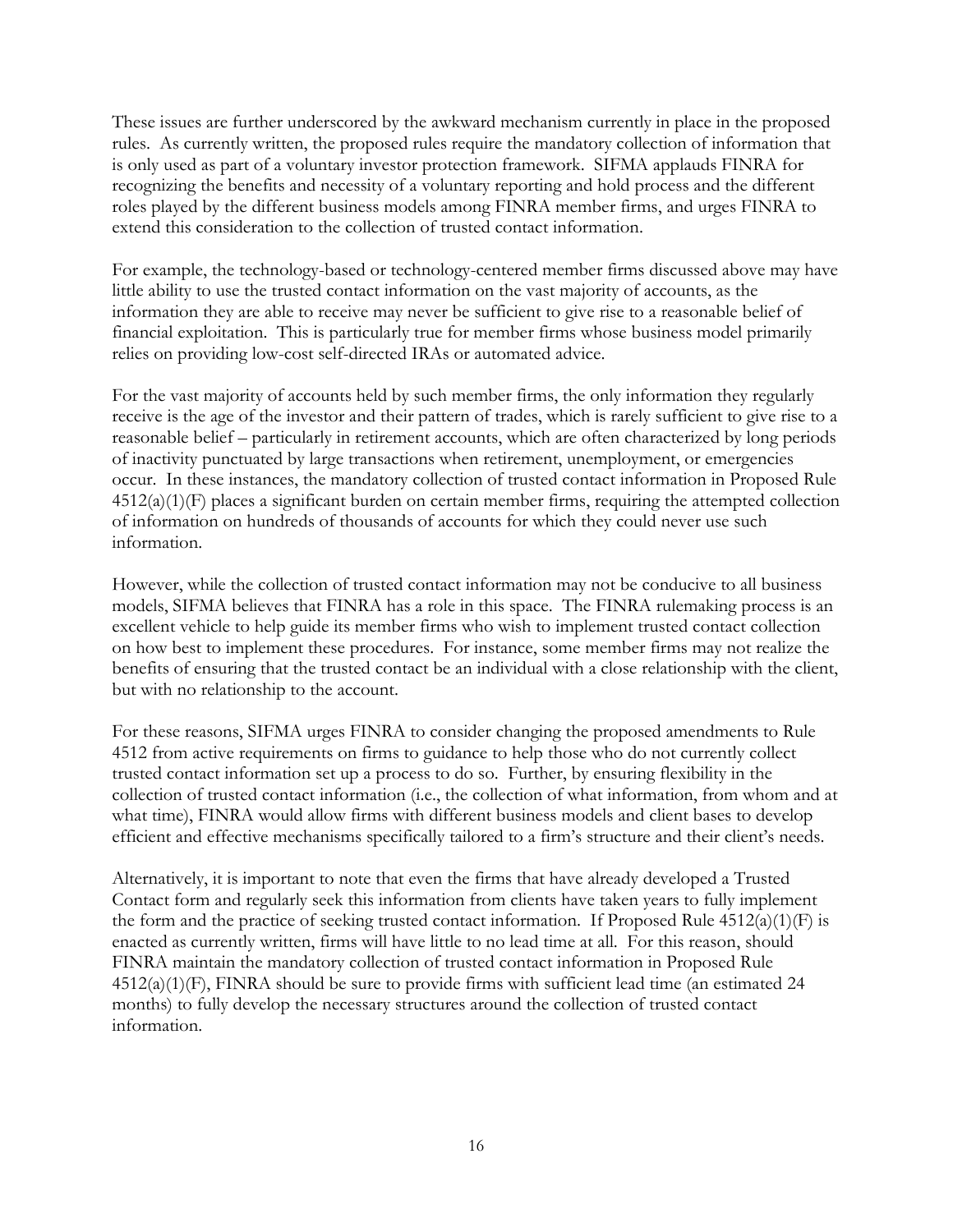## **2. There is No Need to Limit the Information that Could be Shared with a Designated Trusted Contact**

Proposed Rule 4512.06 expounds on what information a FINRA member firm can seek to confirm, and does not provide for any information that can be shared with the trusted contact. As discussed in §A(1)(2) above, one of the most effective ways to combat suspected exploitation is to notify the trusted contact of the concerns of the member firm, as opposed to using the trusted contact as a means to confirm information, such as health status, that the member firm may or may not be able to otherwise act on.

The primary purpose of the Trusted Contact – as developed by FINRA member firms and adopted by firms across the industry – is to have the client designate an individual or individuals that the client feels comfortable allowing the member firm to reach out to when warranted by various circumstances. Importantly, this does not always concern a financial exploitation situation – trusted contact permissions can be used to notify trusted designees about capacity-related concerns, to track down an absentee client when a client's holdings are in danger of being escheated to the state, or to request assistance on a client's behalf for more mundane issues (such as transportation).

As such, it is vital that FINRA not limit the specific information which could be discussed with a designated trusted contact as it may unintentionally restrict a FINRA member firm's ability to best serve their unique and varying clients. Moreover, as the trusted contact is, as its name implies, a designated contact that is inherently trusted by the individual (and has no authority to transact business on a client's account), there is little to no danger that any reasonable disclosure would violate a client's trust or give rise to any material issue.

For this reason, SIFMA requests that FINRA remove the restrictions on information that can be discussed with a trusted contact in Proposed Rule 4512.06.

# **3. Alternatively, FINRA Should Clarify Proposed Rule 4512(a)(1)(F) and 4512.06**

Should FINRA choose to keep the proposed amendments to Rule 4512 as active requirements on FINRA member firms, we assume that this would only apply to accounts prospectively. Further, SIFMA respectfully requests that FINRA take sufficient steps to clarify the requirements of Proposed Rule 4512(a)(1)(F) and 4512.06. Questions raised by FINRA member firms include:

- What specifically does "not authorized to transact business on the account" mean?
- As discussed in  $(A(1)(iii))$  above, does the trusted contact have to be a particular person? What about an organization or practice? Could there be multiple trusted contacts?
- Also discussed above in  $\Lambda(1)$ (iii), is there a particular format in which the contact information needs to be supplied? Would verbal confirmation that an individual is a trusted person be sufficient for a member firm to document the individual as a trusted contact?
- In what ways could the disclosure requirement in Proposed Rule 4512.06 be met? SIFMA suggests FINRA consider adding language that the required disclosure could be met by including the disclosure within the account agreement, within the firm's privacy policy, or within the form by which the client may designate a trusted contact person.